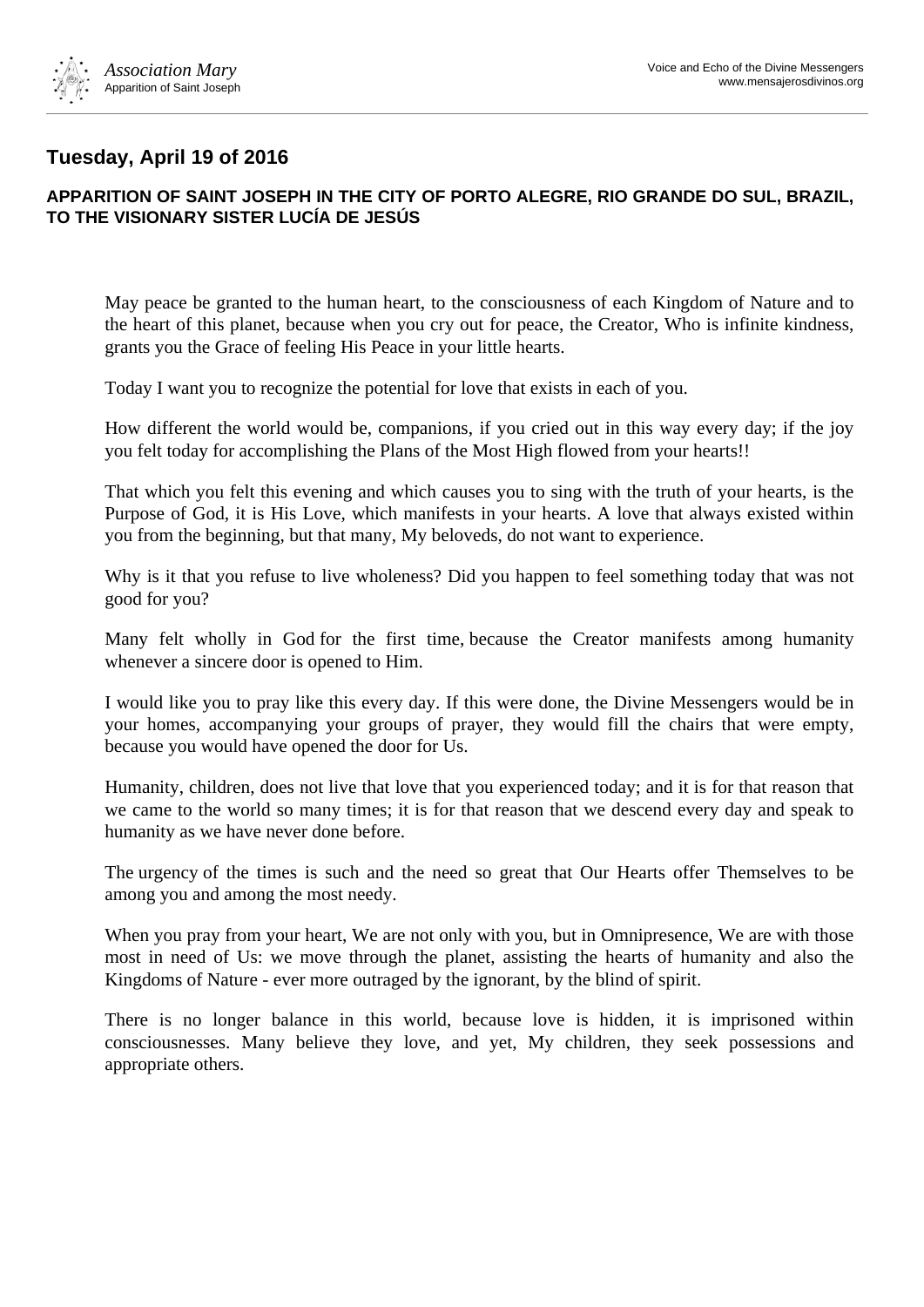One who loves, loves freely, loves so that a fellow being can experience the Will of God rather than their own. To love, dear ones, is not to want to manifest your own will in others, even though you believe it is a good will, that they will become good people if they were the way you think.

To love is to create the conditions so that God may manifest in the world, and in this way, His Will can take shape in each heart. Love does not make choices; true love, which comes from the Heart of the Father, descends to the world for all creatures, just as it descended this evening. Only those hearts that do not open to receive it do not feel it.

I wish, My children, that those who blindly walk on the streets of this city could hear My voice, as well as the gentle voice of Mary, as well as the sacred voice of Christ. But hearts do not seek peace, they do not know it. For them to know it, they need a living example, a true testimony that would completely transform them.

In the same way that Christ walked on the roads of this world, being a living testimony to the Presence of God, so the Creator expects each one of you to do. Many think it is impossible, but for what then would you be on this Earth, if not to follow the example of Christ? He did not come to the world only to found a church. He came to the world to be an example for each creature that lives on the Earth. He gave His Body and His Blood on the Cross and also becomes Life through the bread and the wine, to perpetuate His example, so that those who came after Him over the centuries never forgot that they are to follow in His footsteps.

The urgency of the times dictates the true need of your lives. The priority in your hearts must be transformation, the experiencing of love that comes from not expecting results, that loves without wanting a return, without being loved, for you will face many that will even hate you, but who will need your love so as to have an opportunity.

The Light lives in very few, while darkness dwells in almost all creatures; however, the Law is the triumph of the Light rather than the establishment of darkness.

One who lives in the Light, lives in the Power of God; that is why they have the authority, given by the Father, to transform all things. But to live the Power of God, you need to be in Him, follow the example of His Son, and in the same way He transformed the darkness with a single look, may your examples also transform this world.

If I tell you these things, they are not impossible to be lived, but you need to have faith, just as the Son of God, Who - when in a human heart - never lost His faith in the union with His Father, and even when He felt alone and abandoned on the Cross, He did not desist from fulfilling the Plans of God and loved His Will even more.

Listen to My words and also feel what I place in your hearts. I am not here to convince you about anything. I am here to transform you, so that you transform others.

On this evening, I want to give thanks for the effort of each of My children; I say you are My children because I learned that parenthood, when real, has no limits. I felt Myself to be the father of Jesus, even though I knew that He came from the Holy Spirit. You come from God, but I feel Myself to be the father of each one of your essences because I love you and want to teach you and